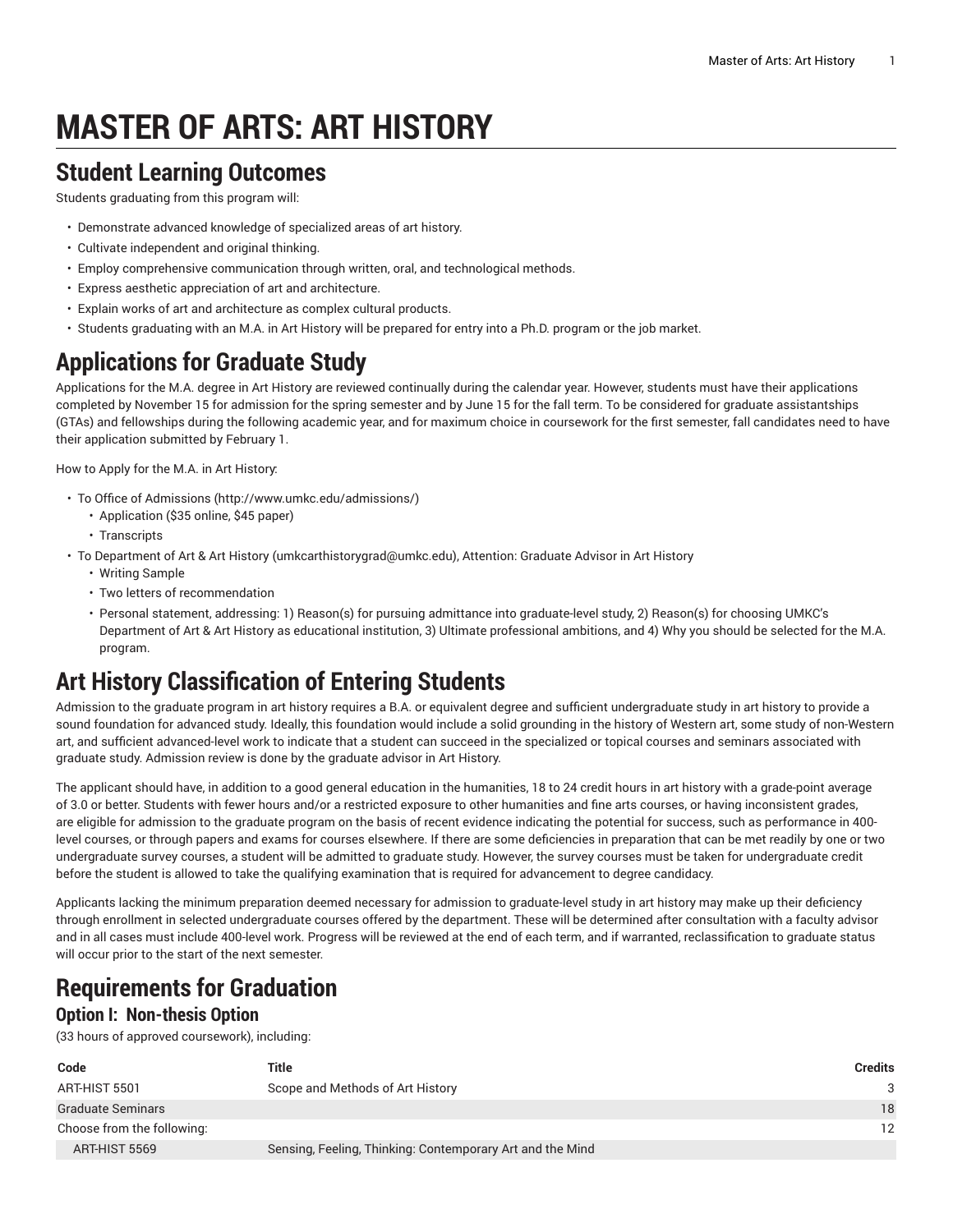| Total Credits |                                                       | 33 |
|---------------|-------------------------------------------------------|----|
| HISTORY 5579  | Public History: Theory and Method                     |    |
| ART-HIST 5590 | Directed Studies In Art History                       |    |
| ART-HIST 5580 | Art Museums: History and Practice                     |    |
| ART-HIST 5576 | Site-Specific Art: Within and Beyond the Museum Walls |    |

#### **Option II: Thesis Option**

(30 hours of approved coursework), including:

| Code                       | Title                                                     | <b>Credits</b> |
|----------------------------|-----------------------------------------------------------|----------------|
| ART-HIST 5501              | Scope and Methods of Art History                          | 3              |
| <b>Graduate Seminars</b>   |                                                           | 12             |
| ART-HIST 5599              | <b>Research &amp; Thesis</b>                              | 6              |
| Choose from the following: |                                                           | 9              |
| ART-HIST 5569              | Sensing, Feeling, Thinking: Contemporary Art and the Mind |                |
| ART-HIST 5576              | Site-Specific Art: Within and Beyond the Museum Walls     |                |
| ART-HIST 5580              | Art Museums: History and Practice                         |                |
| ART-HIST 5590              | Directed Studies In Art History                           |                |
| HISTORY 5579               | Public History: Theory and Method                         |                |

Total Credits 30

• Students must obtain permission to pursue the thesis option. Permission to do so depends on the quality of the student's thesis proposal submitted to the Department, the student's writing skills, and the ability of the Department to supervise the student in the subject area of the proposed thesis topic. An oral defense of the thesis is required. Those students who anticipate further graduate work toward the doctorate are strongly advised to elect the thesis option.

#### **Non-Course Requirements:**

- No more than 12 hours of coursework taken at the 400-level
- A minimum G. P. A. of 3.0
- As soon as possible, but no later than after 18 hours are completed, the student will select Option I or II. For students admitted to the Thesis Option, the student will select a thesis committee with the consultation of the Graduate Advisor.
- In either the 30-hour thesis option or the 33-hour non-thesis option, no more than 6 hours of readings, independent study, or directed studies credit (other than thesis hours) may be counted toward the requirements for the M.A. Exceptions may be made for credits granted for professional internships approved by the Department.

### **Special Requirements**

#### **Requirements for Retention**

A student must maintain a graduate grade-point average of 3.0. In extenuating circumstances, a student may petition the Department of Art and Art History to be continued as a graduate student for one term (or 6 hours) if the graduate GPA falls below 3.0. The deficiency must be remedied during the approved probationary period if the student is to be continued.

#### **Reading Knowledge in Foreign Language**

M.A. students must acquire a reading knowledge of one foreign language considered essential to advanced study in art history before beginning the M.A. thesis. Students are encouraged to acquire this skill as early as possible in their graduate studies, so they may use it in graduate seminars and research papers. This requirement is most often fulfilled by three semesters at the college level, with a grade of B or better in the third semester. Students who believe they have acquired a sufficient reading knowledge, but have not completed three semesters of language training at the college level, may petition the graduate advisor to take a reading exam in that language. Normally, however, three semesters of college-level study are necessary to achieve sufficient mastery.

#### **Thesis**

The final requirement for the M.A. degree in Art History is the M.A. thesis, which is normally begun two semesters before a student completes the degree. The thesis is an approved project that demonstrates capacity for independent work of a suitably high level of proficiency, one utilizing the primary sources available on the topic in English and in the foreign language that meets the program requirement, as well as the major relevant secondary sources. This project, selected in conjunction with the thesis advisor most often develops from a seminar paper, and its presentation must conform to the requirements of the School of Graduate Studies.